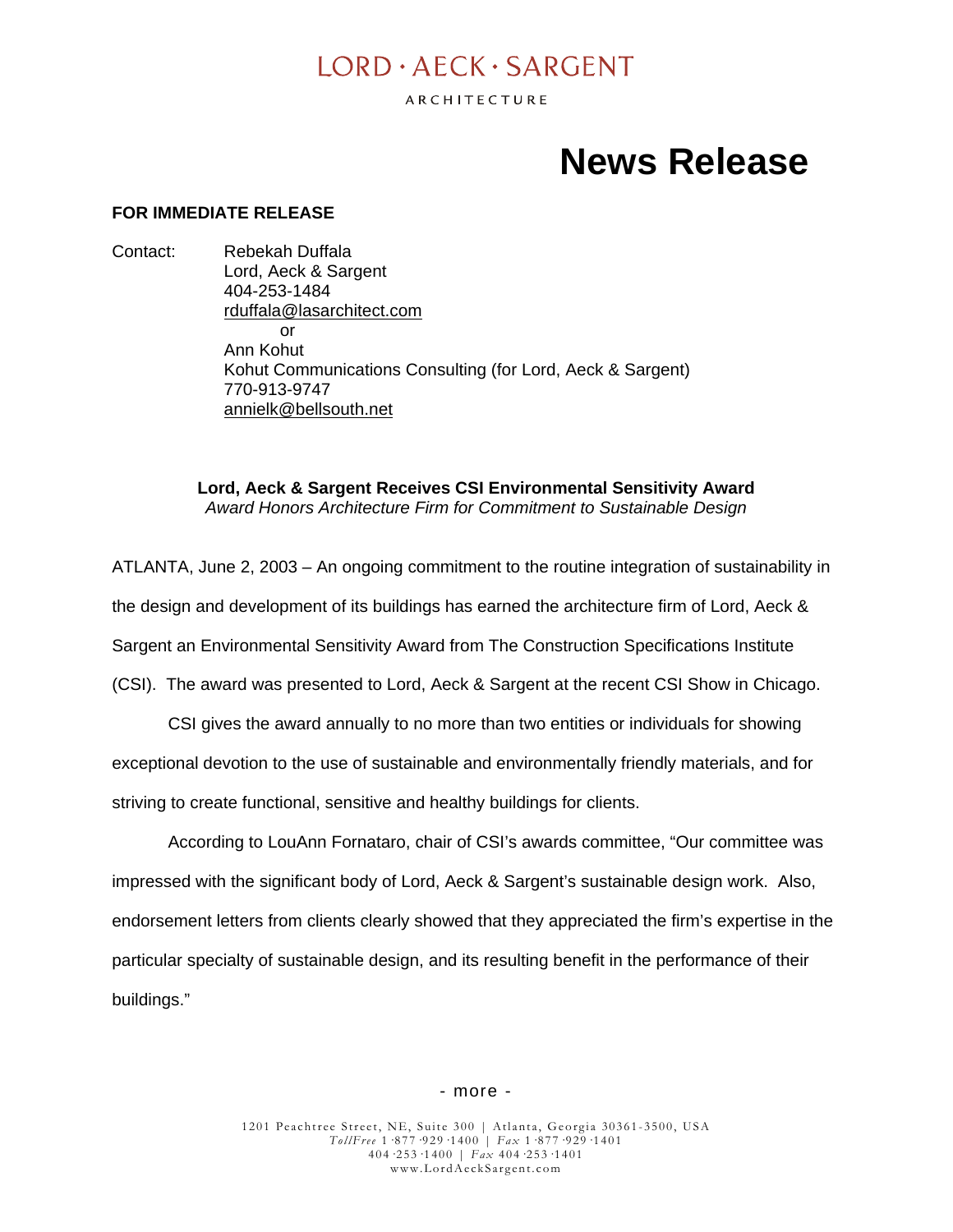### **Lord, Aeck & Sargent Receives CSI Environmental Sensitivity Award Page 2**

"It's a great honor for our firm to have received CSI's prestigious Environmental Sensitivity Award," said Jim Nicolow, the LEED-accredited architect who leads Lord, Aeck & Sargent's sustainable design initiative. "We're especially proud because the award recognizes a body of work, in other words, Lord, Aeck & Sargent's continuous efforts to design and oversee construction of energy-efficient, environmentally friendly buildings."

Nicolow pointed to a few of Lord, Aeck & Sargent's current and recent environmentally sensitive projects. These include:

- The Twin Creeks Science and Education Center, a project for the National Park Service in the Great Smoky Mountains National Park;
- The Southface Energy Institute Eco Office, which will be a commercial office demonstration building in Atlanta;
- The Advanced Materials Characterization Laboratory, a project for the U.S. Department of Energy, located at the Oak Ridge National Laboratory in Tennessee;
- The Automotive Research Facility at the University of Michigan Dearborn; and
- The Science & Mathematics Building at Meredith College in Raleigh, NC.

Well before the 1999 development of the LEED standard<sup>1</sup> for high-performance, sustainable buildings, Lord, Aeck & Sargent designed many other award-winning buildings, among them:

• Zoo Atlanta's Conservation Action Resource Center, which has been honored by the Southface Energy Institute and received the Fernbank Science Center's Students' Award for Leadership Toward Sustainability; and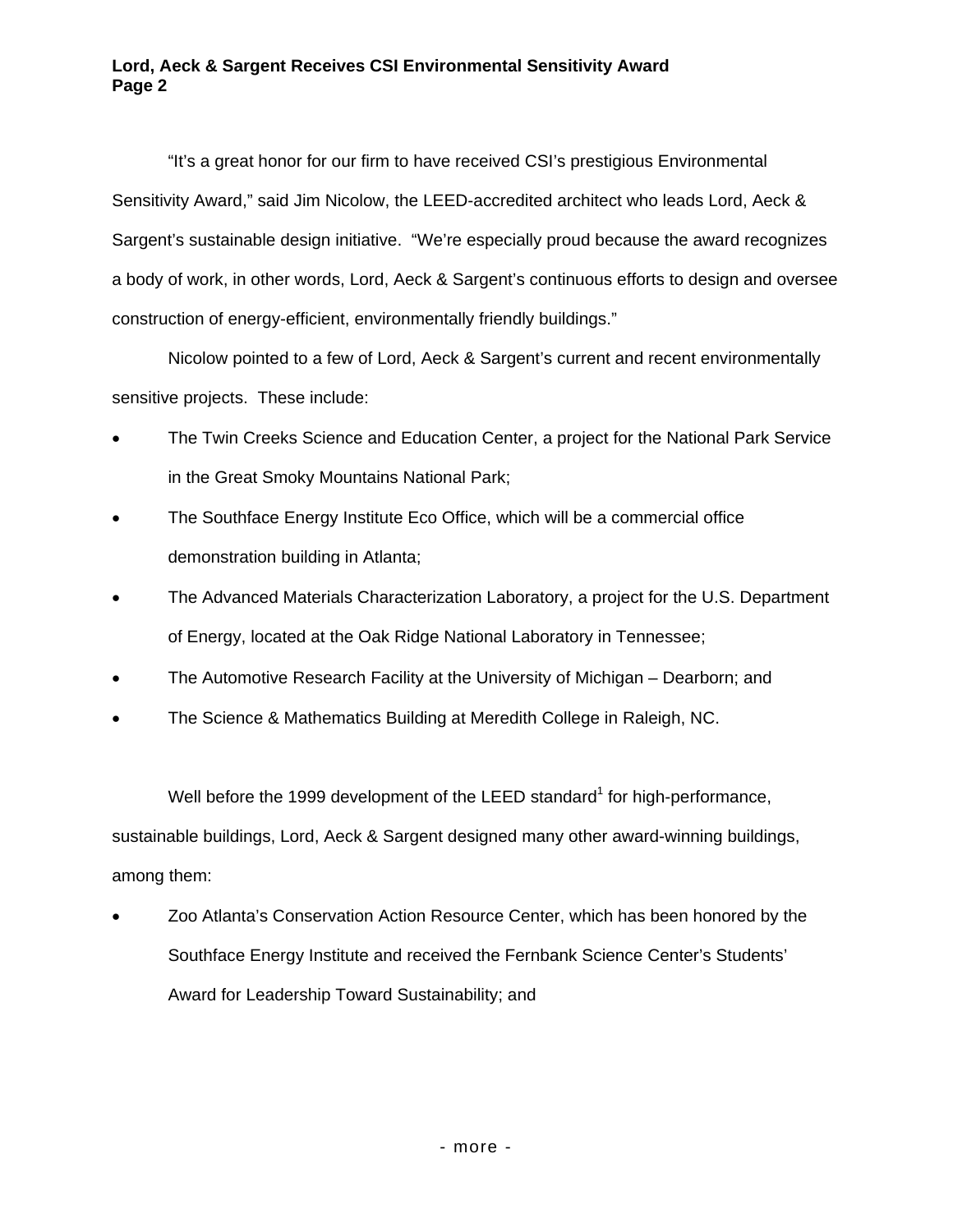### **Lord, Aeck & Sargent Receives CSI Environmental Sensitivity Award Page 3**

• The Georgia Public Health Laboratory (GPHL), which is recognized as a U.S. Environmental Protection Agency (EPA) LABS21 high-performance lab. The EPA and U.S. Department of Energy have stated that GPHL is 30-40 percent more energy efficient than it would have been if designed as a conventional code-compliant lab. GPHL was named *R&D Magazine*'s 1998 Laboratory of the Year.

"With these and many other Lord, Aeck & Sargent planning and design projects, our approach is to incorporate appropriate building orientation, water and energy efficiency, sensitive resource and material selection, a healthy environment, and most important, durability, flexibility and maintainability," Nicolow said. "Our philosophy is to create pleasant, daylit buildings that are user friendly and can be used effectively for many generations."

#### **About CSI**

 CSI is an individual membership technical society with nearly 18,000 members, including architects, specifiers, engineers, contractors, product representatives, building owners and facility managers. The Institute's goal is to enhance communication in the construction industry through products that organize and standardize construction documents, and services that keep industry professionals current in their fields. Founded in 1948, CSI is headquartered in Alexandria, Va., and has 143 local chapters nationwide. For more information about CSI, call 800-689-2900 or visit [www.csinet.org](http://www.csinet.org/).